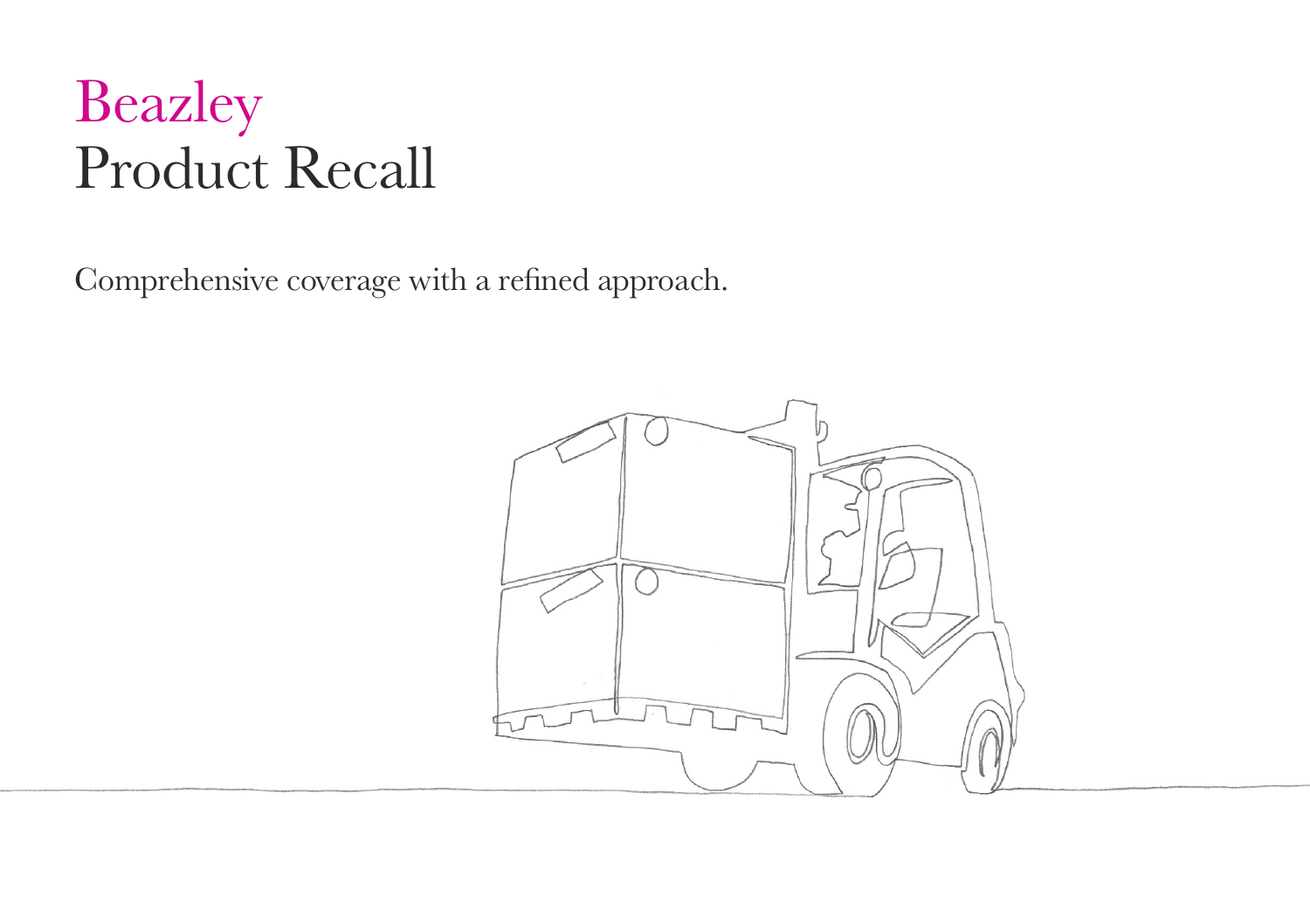The exposures related to product recalls or manufacturing errors are ongoing and increasing in occurrence regardless of a company's size or industry. No matter where a company resides in the supply chain, these exposures can pose a significantly impact to a company's balance sheet and reputation. The Beazley Product Recall offering is an innovative insurance solution that provides what clients need to help protect their businesses and customers.

When a recall incident occurs, our comprehensive coverage will reimburse them for the costs they incur to get their product out of the stream of commerce, replace it, as well as the expenses to protect their brand and mitigate the loss. In addition to the product replacement and brand reputation coverage, we also provide coverage to protect their profits as well as the damages incurred by a third party.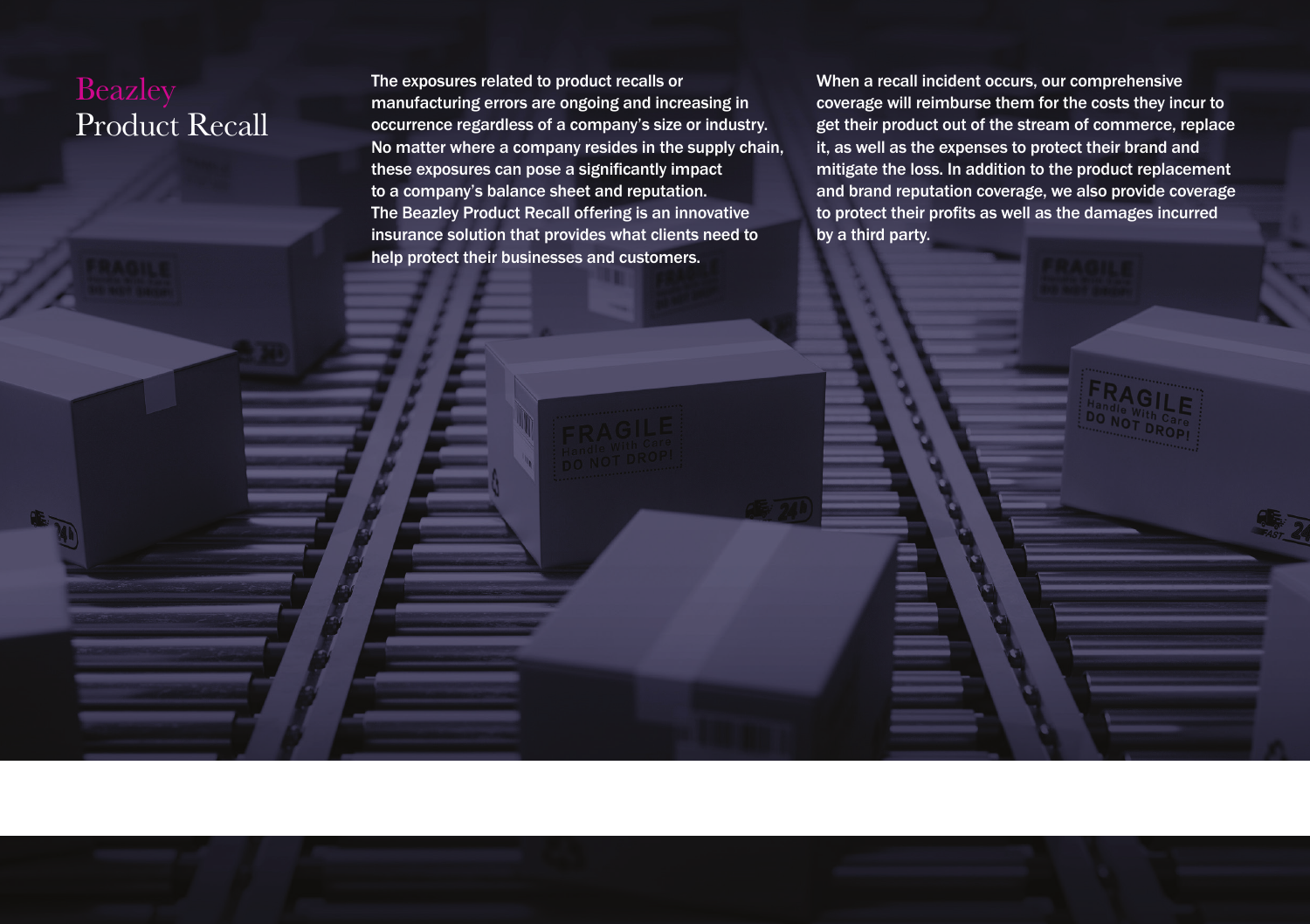#### Our products

Consumable products – all topical and ingestible products for human use or consumption

#### Considered classes:

- Bakery & confectionary products
- Beverages
- Canned goods
- • CBD & hemp products
- Dairy products
- Frozen food & ready-to eat-products
- • Fruits & vegetables
- Meat, poultry, & seafood
- • Nutraceuticals & pharmaceuticals
- • Sauces, dressings, & condiments
- Snacks, candy, & chocolate
- • Toiletries & cosmetics.

Consumer goods – all finished non-food products

#### Considered classes:

- After-market products
- • Apparel & accessories
- • Appliances & electronics
- Cleaning & janitorial supplies
- Furniture & home furnishings
- Home improvement products
- Medical devices & implants
- Paper goods
- Sporting goods & hobby products
- Tools & hardware.

#### Component parts – all components for any industry

#### Considered classes:

- Automotive components
- • Aviation/aerospace components
- • General manufacturing & industrial components
- Medical device components
- • Metal components
- Plastic & rubber components
- • Textile components.